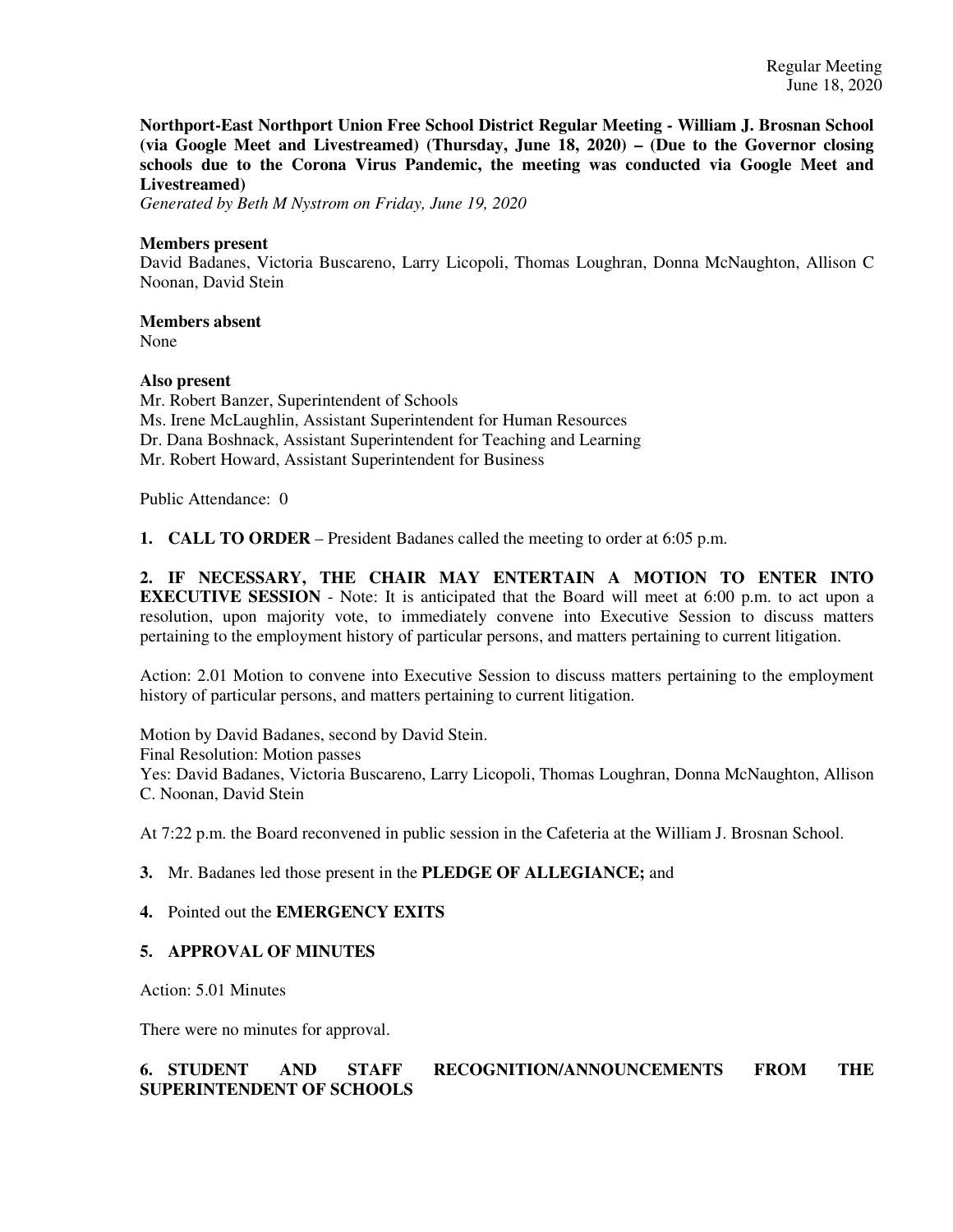Superintendent Banzer thanked the community for their participation in the Budget Vote and Election of Board Trustees, and for their support and commitment to the District. Mr. Banzer congratulated Trustees Badanes and McNaughton for their re-election to the Board.

Mr. Banzer stated that a message went out today informing the public that the Northport Middle School Comprehensive Investigative Report is available on the website. There will be a public forum regarding the report tentatively next Thursday. The Board and public will have an opportunity to ask questions. Information will be send out as soon as the details are finalized.

Mr. Banzer stated that the administration is starting to put plans together for September while waiting for guidance from the State Education Department. The District is contemplating the idea that there are three scenarios – fully return in person, do not return to all buildings, and some sort of hybrid model that has multiple possibilities. There is a lot to consider under each of these scenarios. There are several committees working on it and they will seek feedback from parents and students. Mr. Banzer stated that the District has to submit a report to the state by July  $15<sup>th</sup>$ .

There was a discussion regarding summer programs including music and marching band, local control of school districts, re-entry plans and buildings, pedagogy and instruction for upcoming school year, virtual learning, and celebrating our students.

Presentations: 6.01 Accomplishments of Staff and Students

6.01.1 Mr. Banzer presented a video recognizing Margaret Marzigliano as Art Department Student of the month.

6.01.2 Mr. Banzer presented a video recognizing Meaghan Maher as Music Department Student of the Month

### **7. SPECIAL REPORTS**

There were no special reports.

**8. COMMUNICATIONS** - Please Note: This is the opportunity for persons who had written letters to the Board.

There were no communications to the Board requiring Board action.

**9. PUBLIC COMMENT/PARTICIPATION** - Please Note: Community members are invited to share their questions, comments, or concerns with the School Board. Please email your questions to boe@northport.k12.ny.us

There was no public comment/participation.

## **10. SUPERINTENDENT'S REPORT, GENERAL - FOR BOARD ACTION**

Action: 10.01 Personnel Actions Report Recommendation to approve the attached Personnel Actions Report excluding severed Memo #19-90 and Addendum II, Line 2, Policy 9510.4

Motion by David Stein, second by David Badanes. Final Resolution: Motion Passes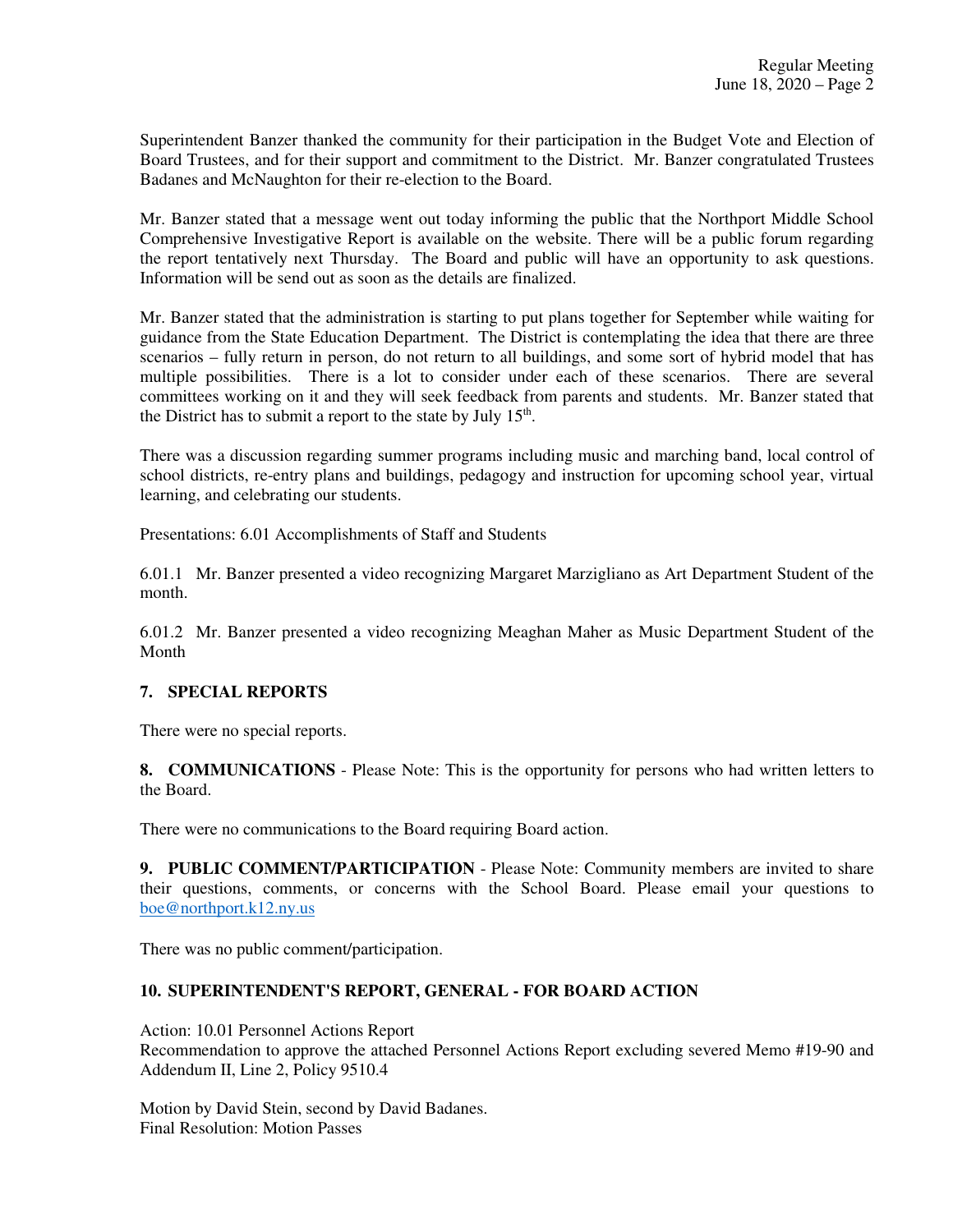Yes: David Badanes, Victoria Buscareno, Larry Licopoli, Thomas Loughran, Donna McNaughton, Allison C Noonan, David Stein

Recommendation to sever Memo #19-90 and Addendum II, Line 2, Policy #9510.4

Motion by Allison C Noonan, second by David Badanes. Final Resolution: Motion Passes Yes: David Badanes, Victoria Buscareno, Larry Licopoli, Donna McNaughton, Allison C Noonan No: Thomas Loughran, David Stein

Recommendation to approve Memo #19-90 and Addendum II, Line 2, Policy #9510.4

Motion by Thomas Loughran, second by David Stein.

Recommendation to table Memo #19-90 and Addendum II, Line 2, Policy 9510.4

Motion by David Badanes, second by Allison C Noonan. Final Resolution: Motion Passes Yes: David Badanes, Victoria Buscareno, Larry Licopoli, Donna McNaughton, Allison C Noonan No: Thomas Loughran, David Stein

Recommendation to convene into Executive Session to discuss the employment history of a particular person

Motion by David Badanes, second by David Stein. Final Resolution: Motion Passes Yes: David Badanes, Victoria Buscareno, Larry Licopoli, Thomas Loughran, Donna McNaughton, Allison C Noonan No: David Stein

At 8:28 p.m., the Board convened into Executive Session to discuss matters pertaining to the employment history of a particular person.

At 8:28 p.m., the Board reconvened in Public Session.

Recommendation to approve Memo #19-90 and Addendum II, Line 2, Policy 9510.4

Motion by David Badanes, second by Thomas Loughran. Final Resolution: Motion Passes Yes: David Badanes, Victoria Buscareno, Larry Licopoli, Thomas Loughran, Donna McNaughton, Allison C Noonan, David Stein

Action: 10.02 Schedule J - Committee on Special Education Recommendation to approve Schedule J - Committee on Special Education

Motion by David Stein, second by David Badanes. Final Resolution: Motion Passes Yes: David Badanes, Victoria Buscareno, Larry Licopoli, Thomas Loughran, Donna McNaughton, Allison C Noonan, David Stein

Action: 10.03 Policies - Second Read and Adopt Recommendation to receive for a second read and adopt the following policies: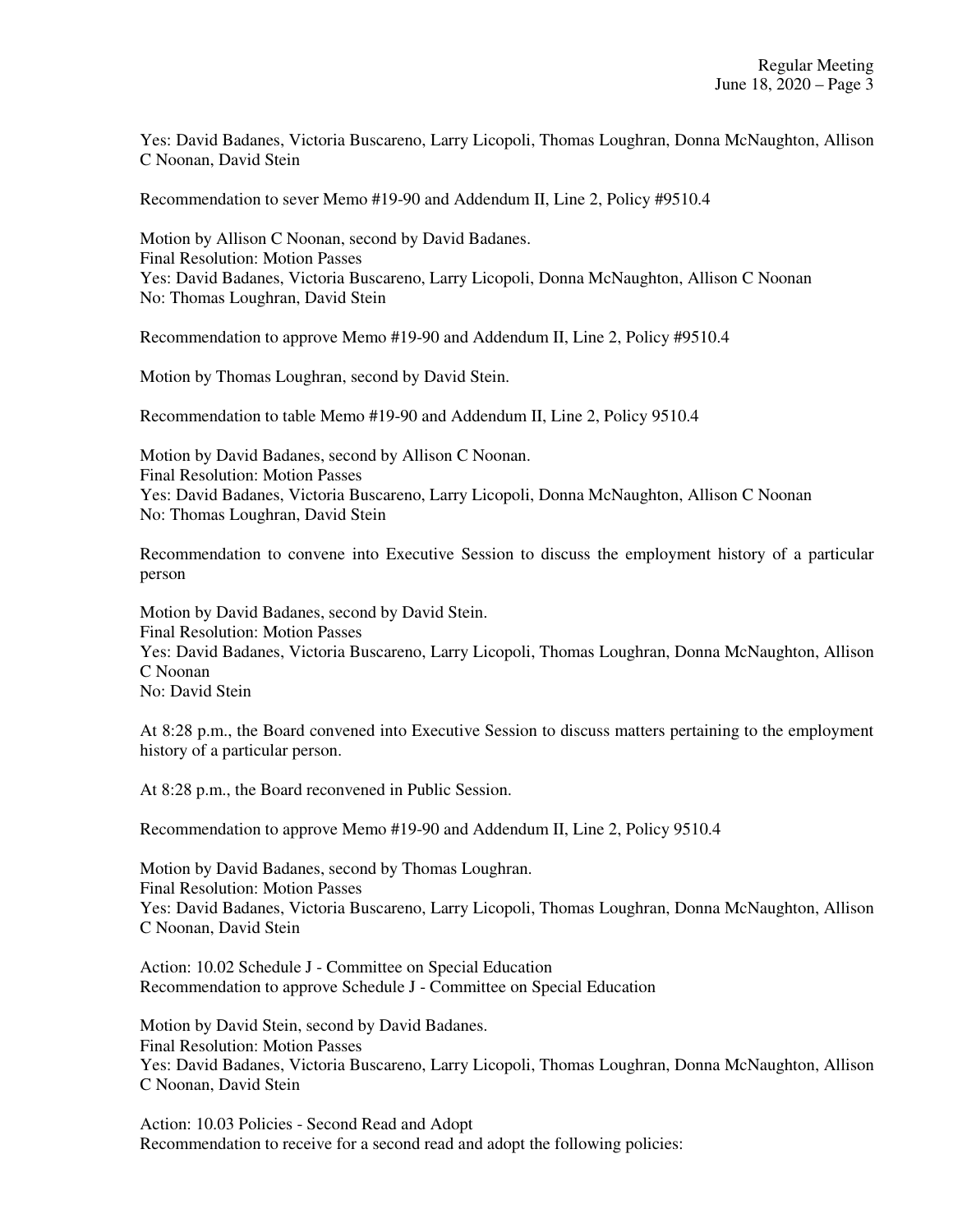10.03.1 Policy #5605 - "Voter Registration for Students" (New policy) 10.03.2 Policy #8635 - "Information Security Breach and Notification" (Revisions to current policy) 10.03.3 Policy #8625 - "Student , Teacher, and Principal Data Security and Privacy" (Revisions to current policy)

Motion by David Stein, second by David Badanes. Final Resolution: Motion Passes Yes: David Badanes, Victoria Buscareno, Larry Licopoli, Thomas Loughran, Donna McNaughton, Allison C Noonan, David Stein

Action: 10.04 Policies - First Read Recommendation to approve for a first read revisions to the following policy:

10.04.1 Policy #1905 - "Title I Parental Involvement"

Motion by David Stein, second by David Badanes. Final Resolution: Motion Passes Yes: David Badanes, Victoria Buscareno, Larry Licopoli, Thomas Loughran, Donna McNaughton, Allison C Noonan, David Stein

Action: 10.05 Reaffirm Board Policies Recommendation to reaffirm the following Board of Education Policies which are legally required to be reviewed annually:

10.05.2 Policy #6240 - "Investment Policy" 10.05.3 Policy #6700 - "Purchasing Policy"

Motion by David Stein, second by David Badanes. Final Resolution: Motion Passes Yes: David Badanes, Victoria Buscareno, Larry Licopoli, Thomas Loughran, Donna McNaughton, Allison C Noonan, David Stein

Recommendation to sever the following item:

10.05.1 Policy #5310 - "Code of Conduct"

Motion by David Stein, second by David Badanes. Final Resolution: Motion Passes Yes: David Badanes, Victoria Buscareno, Larry Licopoli, Thomas Loughran, Donna McNaughton, Allison C Noonan, David Stein

Recommendation to reaffirm the following Board of Education Policy which is legally required to be reviewed annually:

10.05.1 Policy #5310 - "Code of Conduct"

Motion by Allison C Noonan, second by Thomas Loughran. Final Resolution: Motion Passes Yes: David Badanes, Victoria Buscareno, Larry Licopoli, Thomas Loughran, Donna McNaughton, David Stein No: Allison C Noonan

# **11. SUPERINTENDENT'S REPORT, FINANCIAL - FOR BOARD ACTION**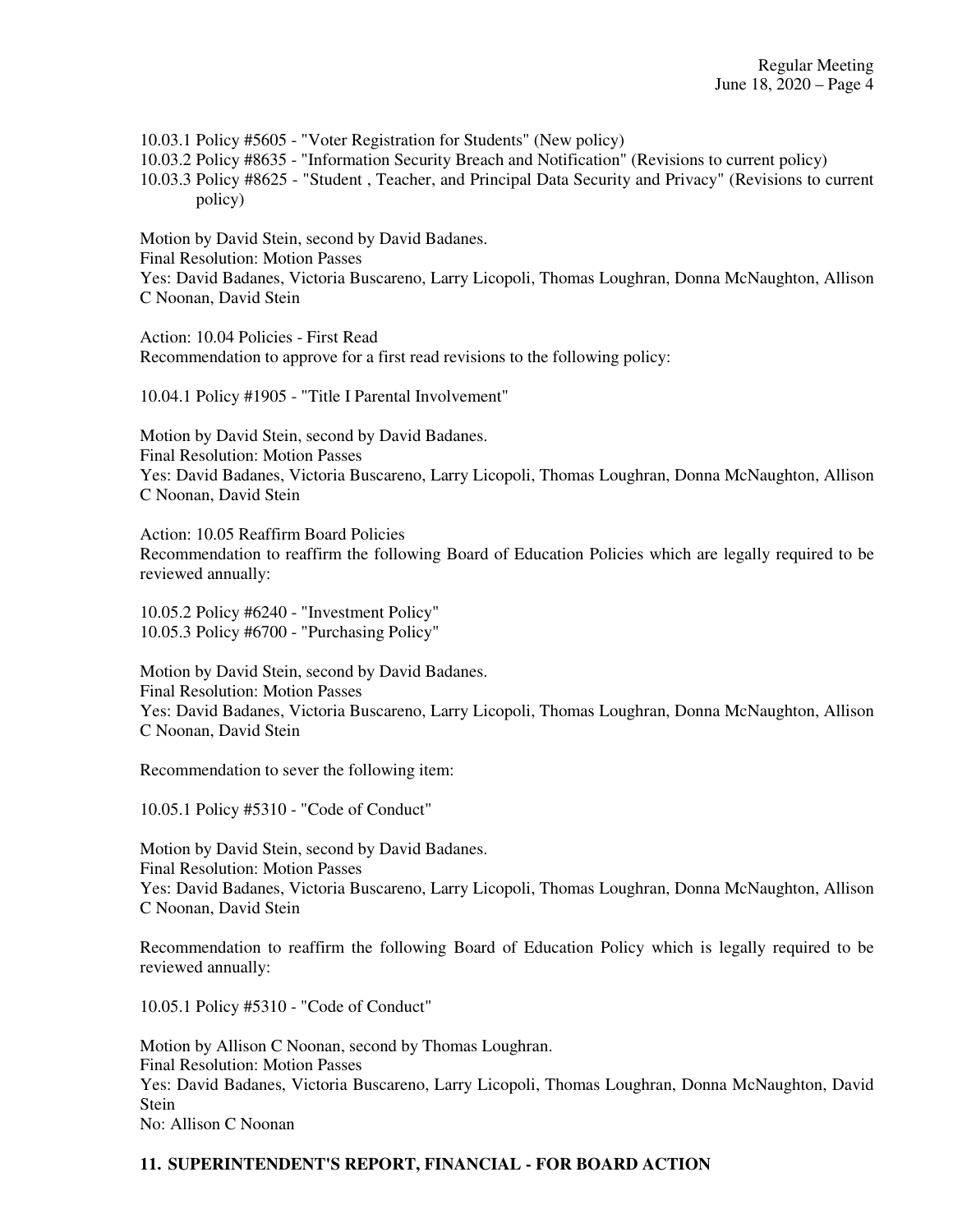Action: 11.01 BIDS Recommendation to take specified cation on the following BIDS:

BUILDINGS & GROUNDS: 11.01.1 AWARD: Bid #20-115 Refuse & Recycling Collection 2020-2021

EDUCATIONAL: 11.01.2 AWARD: Bid #20-116 Musical Instrument Accessories 11.01.3 AWARD: Bid #20-117 District Wide Printing

COMMUNITY SERVICES: 11.01.4 AWARD: Bid #20-118 Drivers Education In-Car Instruction

Motion by Thomas Loughran, second by Victoria Buscareno. Final Resolution: Motion Passes Yes: David Badanes, Victoria Buscareno, Larry Licopoli, Thomas Loughran, Donna McNaughton, Allison C Noonan, David Stein

Action: 11.02 Western Suffolk BOCES & Component Districts RFP#16-17-03P-IE5-LH Ext. 4 for Tutorial & Special Education Services for Students

Recommendation to approve the following resolution:

### JOINT MUNICIPAL COOPERATIVE BIDDING RESOLUTION

"WHEREAS, various educational and municipal corporations located within the State of New York desire to bid jointly for Tutorial & Special Education Services for Students, Western Suffolk BOCES & Component School Districts - RFP #16-17-03P-IE5-LH, opened March 17, 2016; Original Term of Contract: July 1, 2016 through June 30, 2017; First Extension of Contract: July 1, 2017 through June 30, 2018; Second Extension of Contract: July 1, 2018 through June 30, 2019; Third Extension of Contract: July 1, 2019 through June 30, 2020; Fourth Extension of Contract: July 1, 2020 through June 30, 2020

WHEREAS, the Northport-East Northport U.F.S.D. an educational/municipal corporation is desirous of selectively participating with other educational and/or municipal corporations in the State of New York in joint bidding in the areas mentioned above pursuant to General Municipal Law §119-o and Education Law Section 1950; and

WHEREAS, the District is a municipality within the meaning of General Municipal Law §119-n and is eligible to participate in the Board of Cooperative Educational Services, Second Supervisory District of Suffolk County (herein Western Suffolk BOCES) Joint Municipal Cooperative Bidding Initiative in the areas mentioned above; and

WHEREAS, with respect to all activities conducted by the Western Suffolk BOCES, the District wishes to delegate to Western Suffolk BOCES the responsibility for drafting of specifications, advertising for bids/proposals, accepting and opening bids/proposals, tabulating bids/proposals, awarding the bids/proposals, extending awards of bids/proposals, and reporting the results to the District.

BE IT RESOLVED that the District hereby appoints Western Suffolk BOCES to represent it and to act as the lead agent in all matters related to the services as described above; and

BE IT FURTHER RESOLVED that the District hereby authorizes Western Suffolk BOCES to place all legal advertisements for any required cooperative bidding in Newsday, which is designated as the official newspaper for Western Suffolk BOCES; and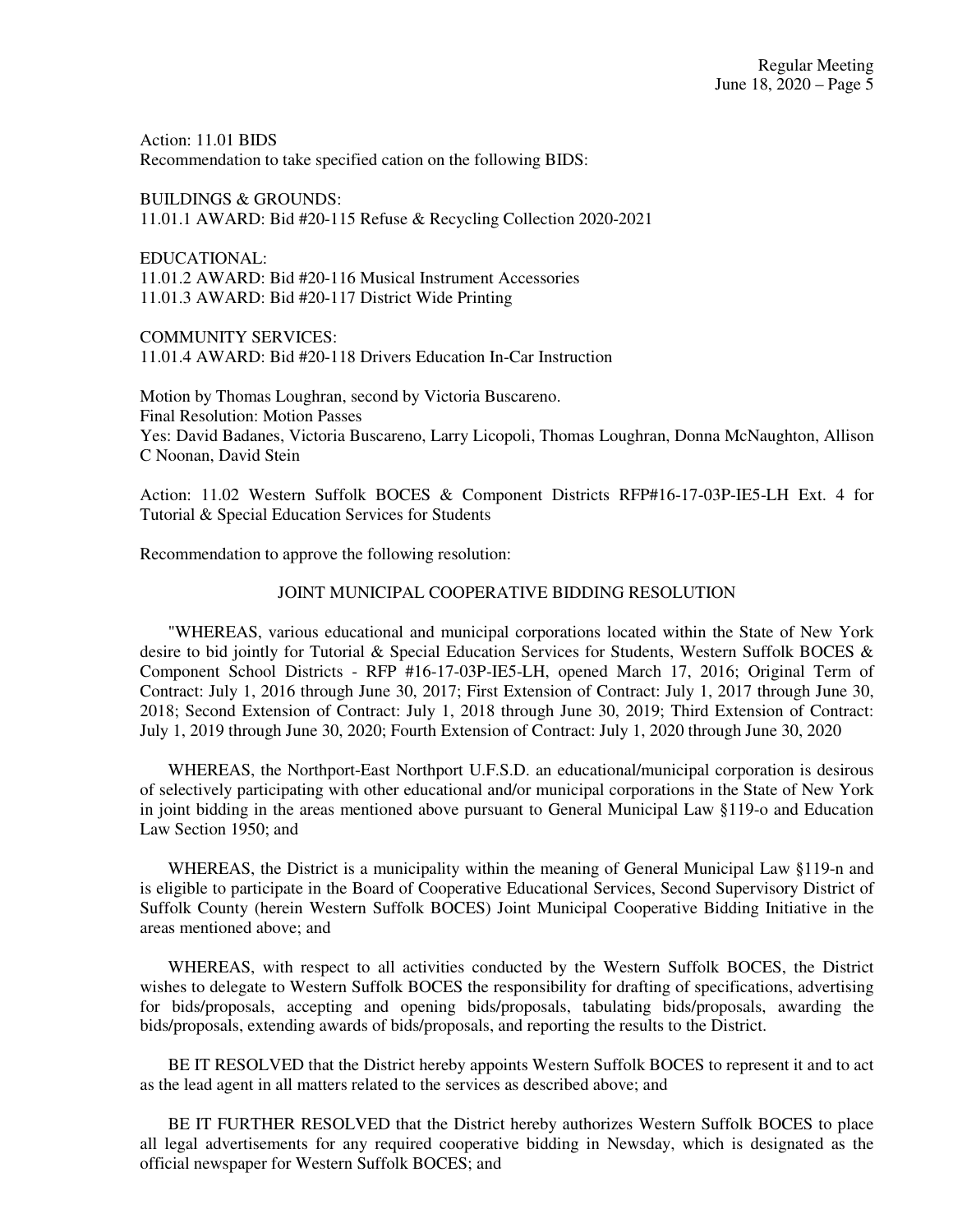BE IT FURTHER RESOLVED that this Agreement with the Participant shall be for a term of one (1) year as authorized by General Municipal Law §119-o.2.j."

Motion by Thomas Loughran, second by Victoria Buscareno. Final Resolution: Motion Passes Yes: David Badanes, Victoria Buscareno, Larry Licopoli, Thomas Loughran, Donna McNaughton, Allison C Noonan, David Stein

Action: 11.03 Joseph Fazio Memorial Scholarship Fund Donation Recommendation to approve the following resolution:

"RESOLVED, that the Board of Education accept a donation of \$1,000.00 from Paul Fazio to the Joseph Fazio Memorial Scholarship Fund."

Motion by Thomas Loughran, second by Victoria Buscareno.

Final Resolution: Motion Passes

Yes: David Badanes, Victoria Buscareno, Larry Licopoli, Thomas Loughran, Donna McNaughton, Allison C Noonan, David Stein

Action: 11.04 Urban Studies Field Trip Donation Recommendation to approve the following resolution:

 "BE IT RESOLVED, that the Board of Education hereby gratefully accepts a donation of \$645 from Northport-East Northport residents, for the purposes of covering the cost of transportation for the Northport High School Urban Studies class field trips to New York City on February 13 and March 5, 2020 and increase the 2019-2020 budget code A2110-4161-30-2903 by \$645 for this purpose.

 BE IT RESOLVED, that the Board of Education hereby approves an increase in the revenue code A2705 of the 2019-2020 budget by \$645 with the understanding that this increase in revenue is the result of donations from Northport-East Northport residents."

Motion by Thomas Loughran, second by Victoria Buscareno.

Final Resolution: Motion Passes

Yes: David Badanes, Victoria Buscareno, Larry Licopoli, Thomas Loughran, Donna McNaughton, Allison C Noonan, David Stein

Action: 11.05 Lt. Commander Christopher C. Tragna Memorial Scholarship Fund Donation Recommendation to approve the following resolution:

 "RESOLVED, that the Board of Education accept a donation of \$250.00 from Robert Schildkraut to the Lt. Commander Christopher Tragna Memorial Scholarship Fund"

Motion by Thomas Loughran, second by Victoria Buscareno. Final Resolution: Motion Passes Yes: David Badanes, Victoria Buscareno, Larry Licopoli, Thomas Loughran, Donna McNaughton, Allison C Noonan, David Stein

Action: 11.06 Breakfast Program Exemption Recommendation to approve a request to the State for an exemption from the requirement of a breakfast program. (Attached is the result of a survey authorized by the Board of Education on January 9, 2020)

Motion by Thomas Loughran, second by Victoria Buscareno. Final Resolution: Motion Passes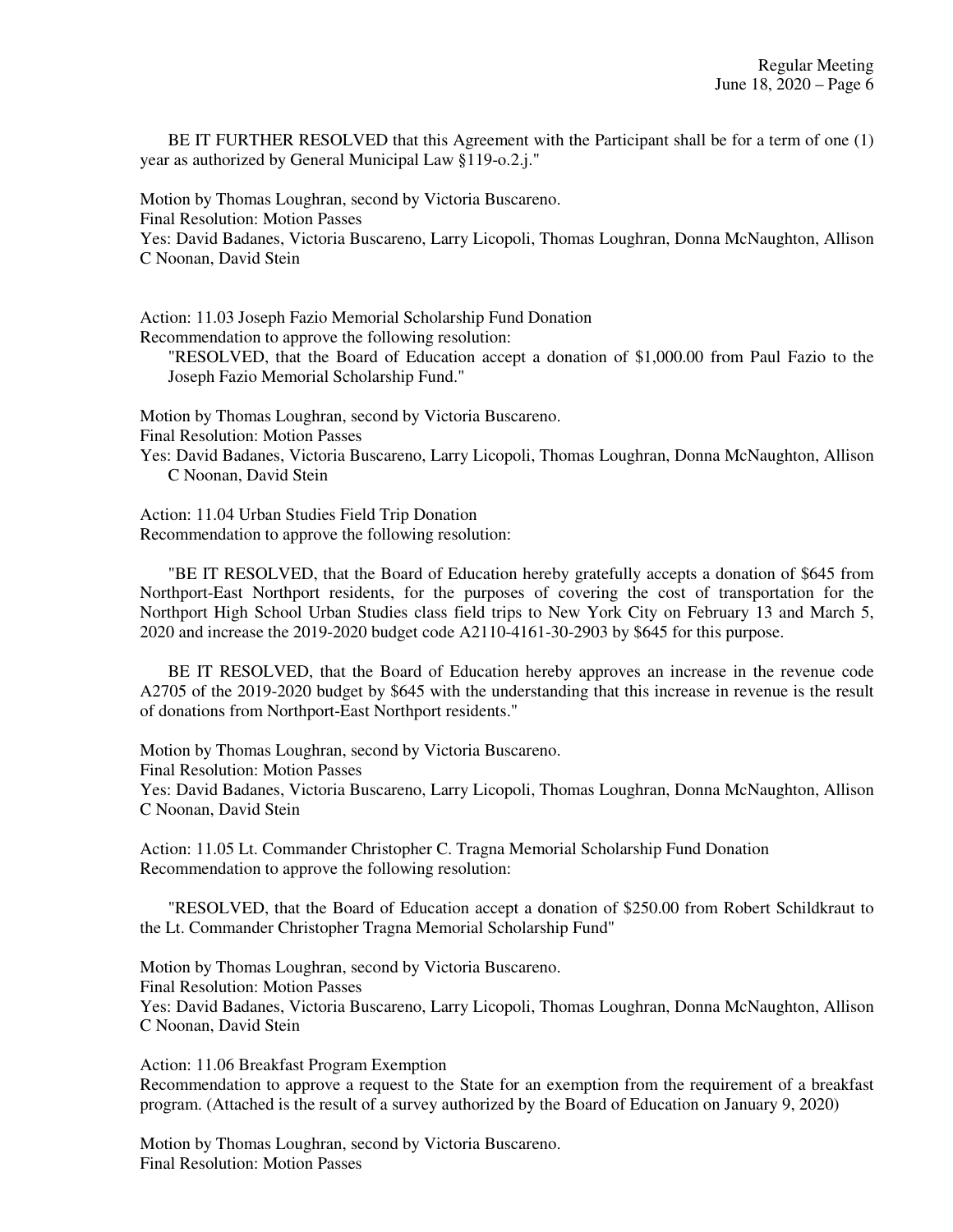Yes: David Badanes, Victoria Buscareno, Larry Licopoli, Thomas Loughran, Donna McNaughton, Allison C Noonan, David Stein

Action: 11.07 Western Suffolk BOCES Initial AS-7 Recommendation to approve the Western Suffolk BOCES initial AS-7 for the 2020-2021 school year

Motion by Thomas Loughran, second by Victoria Buscareno. Final Resolution: Motion Passes Yes: David Badanes, Victoria Buscareno, Larry Licopoli, Thomas Loughran, Donna McNaughton, Allison C Noonan, David Stein

Action: 11.08 United Cerebral Palsy Flow-Through Agreement Recommendation to approve a Flow-Through Agreement between the Northport-East Northport Union free School District and United Cerebral Palsy Association of Greater Suffolk, Inc.

Motion by Thomas Loughran, second by Victoria Buscareno. Final Resolution: Motion Passes Yes: David Badanes, Victoria Buscareno, Larry Licopoli, Thomas Loughran, Donna McNaughton, Allison C Noonan, David Stein

Action: 11.09 Commack Union Free School District Agreement Recommendation to approve a 2019-2020 Agreement between the Northport-East Northport Union Free School District and Commack Union Free School District for parentally-placed students with disabilities

Motion by Thomas Loughran, second by Victoria Buscareno. Final Resolution: Motion Passes Yes: David Badanes, Victoria Buscareno, Larry Licopoli, Thomas Loughran, Donna McNaughton, Allison C Noonan, David Stein

Action: 11.10 Commack Union Free School District Agreement Recommendation to approve a 2018-2019 Agreement between the Northport-East Northport Union Free School District and Commack Union Free School District

Motion by Thomas Loughran, second by Victoria Buscareno. Final Resolution: Motion Passes Yes: David Badanes, Victoria Buscareno, Larry Licopoli, Thomas Loughran, Donna McNaughton, Allison C Noonan, David Stein

Action: 11.11 Tax Anticipation Notes Recommendation to approve the following Tax Anticipation Note Resolution:

TAX ANTICIPATION NOTE RESOLUTION OF NORTHPORT-EAST NORTHPORT UNION FREE SCHOOL DISTRICT, NEW YORK, ADOPTED JUNE 18, 2020, AUTHORIZING THE ISSUANCE OF NOT TO EXCEED \$40,000,000 TAX ANTICIPATION NOTES IN ANTICIPATION OF THE RECEIPT OF TAXES TO BE LEVIED FOR THE FISCAL YEAR ENDING JUNE 30, 2021

 "RESOLVED BY THE BOARD OF EDUCATION OF NORTHPORT-EAST NORTHPORT UNION FREE SCHOOL DISTRICT, IN THE COUNTY OF SUFFOLK, NEW YORK, AS FOLLOWS:

Section 1. Tax Anticipation Notes (herein called "Notes") of Northport-East Northport Union Free School District, in the County of Suffolk, New York (herein called "District"), in the principal amount of not to exceed \$40,000,000, and any notes in renewal thereof, are hereby authorized to be issued pursuant to the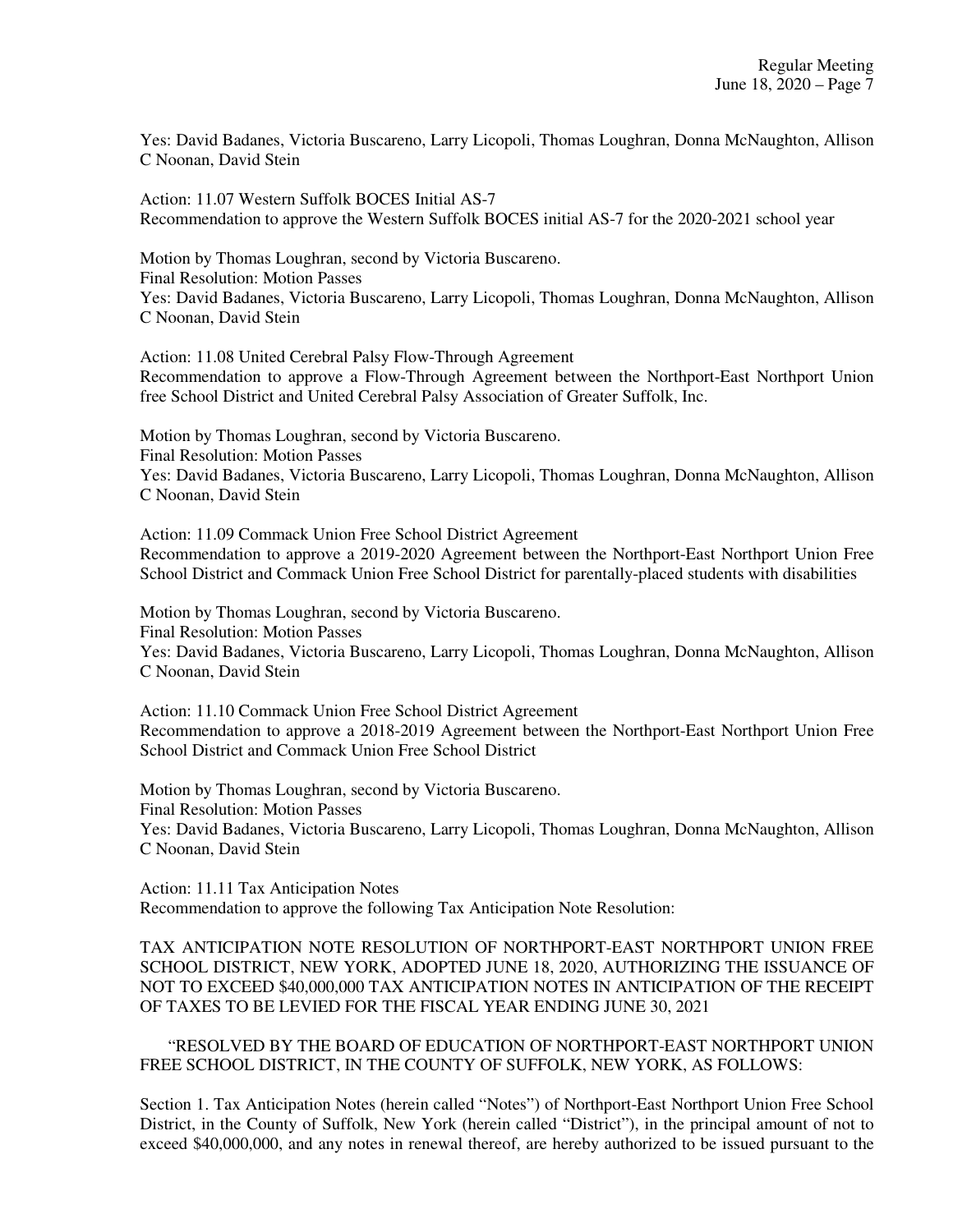provisions of Sections 24.00 and 39.00 of the Local Finance Law, constituting Chapter 33-a of the Consolidated Laws of the State of New York (herein called "Law").

Section 2. The following additional matters are hereby determined and declared:

(a) The Notes shall be issued in anticipation of the collection of real estate taxes to be levied for school purposes for the fiscal year commencing July 1, 2020 and ending June 30, 2021, and the proceeds of the Notes shall be used only for the purposes for which said taxes are levied.

- (b) The Notes shall mature within the period of one year from the date of their issuance.
- (c) The Notes are not issued in renewal of other notes.
- (d) The total amount of such taxes remains uncollected at the date of adoption of this resolution.

 Section 3. The Notes hereby authorized shall contain the recital of validity prescribed by Section 52.00 of the Law and shall be general obligations of the District, and the faith and credit of the District are hereby pledged to the punctual payment of the principal of and interest on the Notes and unless the Notes are otherwise paid or payment provided for, an amount sufficient for such payment shall be inserted in the budget of the District and a tax sufficient to provide for the payment thereof shall be levied and collected.

 Section 4. Subject to the provisions of this resolution and the Law, and pursuant to Sections 50.00, 56.00, 60.00 and 61.00 of the Law, the power to sell and issue the Notes authorized pursuant hereto, or any renewals thereof, and to determine the terms, form and contents, including the manner of execution, of such Notes, and to execute arbitrage certifications relative thereto, is hereby delegated to the President of the Board of Education, the chief fiscal officer of the District.

 Section 5. The Notes shall be executed in the name of the District by the manual signature of the President of the Board of Education, the Vice President of the Board of Education, the District Treasurer, the District Clerk, or such other officer of the District as shall be designated by the chief fiscal officer of the District, and shall have the corporate seal of the District impressed or imprinted thereon which corporate seal may be attested by the manual signature of the District Clerk.

Section 6. This resolution shall take effect immediately."

Motion by Thomas Loughran, second by Victoria Buscareno.

Final Resolution: Motion Passes

Yes: David Badanes, Victoria Buscareno, Larry Licopoli, Thomas Loughran, Donna McNaughton, Allison C Noonan, David Stein

Action: 11.12 Claims Auditor's Warrants and Schedule of Claims Recommendation to approve the Claims Auditor's Report for Warrants and Schedule of Claims for payments dated:

May 1, 2020 (Payroll Trust & Agency Warrant), May 15, 2020 (Payroll Trust & Agency Warrant), May 15, 2020 (Accounts Payable Warrant), May 29, 2020 (Payroll Trust & Agency Warrant), May 29, 2020 (Accounts Payable Warrant), May 2020 (Claims Audit Report)

Motion by Thomas Loughran, second by Victoria Buscareno.

Final Resolution: Motion Passes

Yes: David Badanes, Victoria Buscareno, Larry Licopoli, Thomas Loughran, Donna McNaughton, Allison C Noonan, David Stein

Action: 11.13 Treasurer's Report and Monthly Summary of Receipts and Disbursements Recommendation to approve the Treasurer's Report and Monthly Summary of Receipts and Disbursements: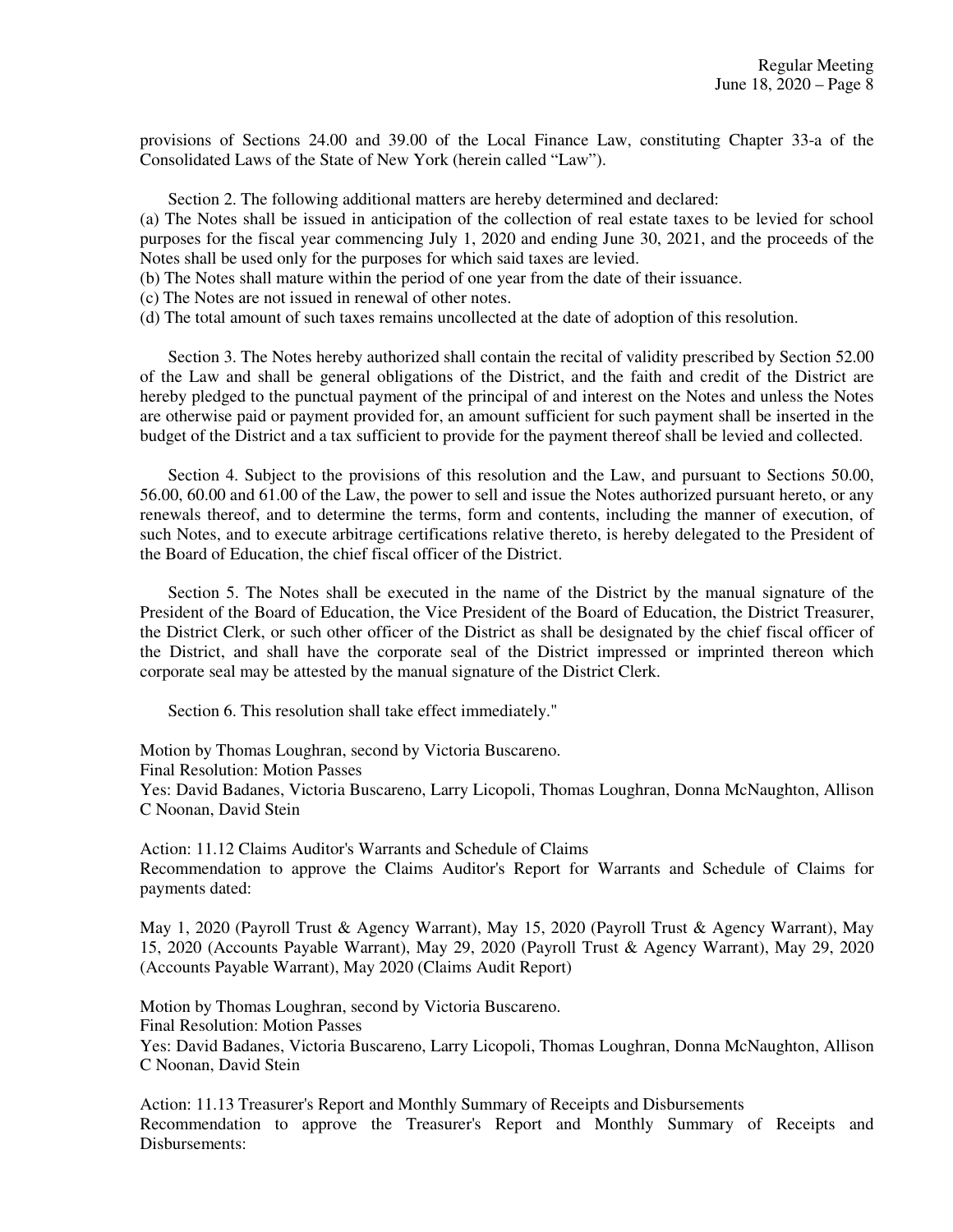11.13.1 Treasurer's Report for the period April 1, 2020 through April 30, 2020 11.13.2 Monthly Summary of Receipts and Disbursements for April 2020

Motion by Thomas Loughran, second by Victoria Buscareno. Final Resolution: Motion Passes Yes: David Badanes, Victoria Buscareno, Larry Licopoli, Thomas Loughran, Donna McNaughton, Allison C Noonan, David Stein

Action: 11.14 Schedule of Investments Recommendation to approve the Schedule of Investments as of April 30, 2020

Motion by Thomas Loughran, second by Victoria Buscareno. Final Resolution: Motion Passes Yes: David Badanes, Victoria Buscareno, Larry Licopoli, Thomas Loughran, Donna McNaughton, Allison C Noonan, David Stein

Action: 11.15 Collateral Schedule Recommendation to approve the Collateral Schedule as of April 30, 2020

Motion by Thomas Loughran, second by Victoria Buscareno. Final Resolution: Motion Passes Yes: David Badanes, Victoria Buscareno, Larry Licopoli, Thomas Loughran, Donna McNaughton, Allison C Noonan, David Stein

Action: 11.16 Bank Reconciliation Recommendation to approve the Bank Reconciliation Report for the Month Ended April 30, 2020

Motion by Thomas Loughran, second by Victoria Buscareno. Final Resolution: Motion Passes Yes: David Badanes, Victoria Buscareno, Larry Licopoli, Thomas Loughran, Donna McNaughton, Allison C Noonan, David Stein

Action: 11.17 General Fund Projected Cash Flow Statement Recommendation to approve the General Fund Projected Cash Flow Statement for the year ending 2019- 2020, Actual Data July 1, 2019 - April 30, 2020, Estimated Data May 1, 2020 - June 30, 2020

Motion by Thomas Loughran, second by Victoria Buscareno. Final Resolution: Motion Passes Yes: David Badanes, Victoria Buscareno, Larry Licopoli, Thomas Loughran, Donna McNaughton, Allison C Noonan, David Stein

Action: 11.18 Monthly Revenue and Budget Status Report - School Lunch Fund Recommendation to approve the following Monthly Revenue and Budget Status Reports:

- 11.18.1 Monthly Revenue and Budget Status Report School Lunch Fund for the Month Ending March 31, 2020
- 11.18.2 Monthly Revenue and Budget Status Report School Lunch Fund for the Month Ending April 30, 2020

Motion by Thomas Loughran, second by Victoria Buscareno. Final Resolution: Motion Passes

Yes: David Badanes, Victoria Buscareno, Larry Licopoli, Thomas Loughran, Donna McNaughton, Allison C Noonan, David Stein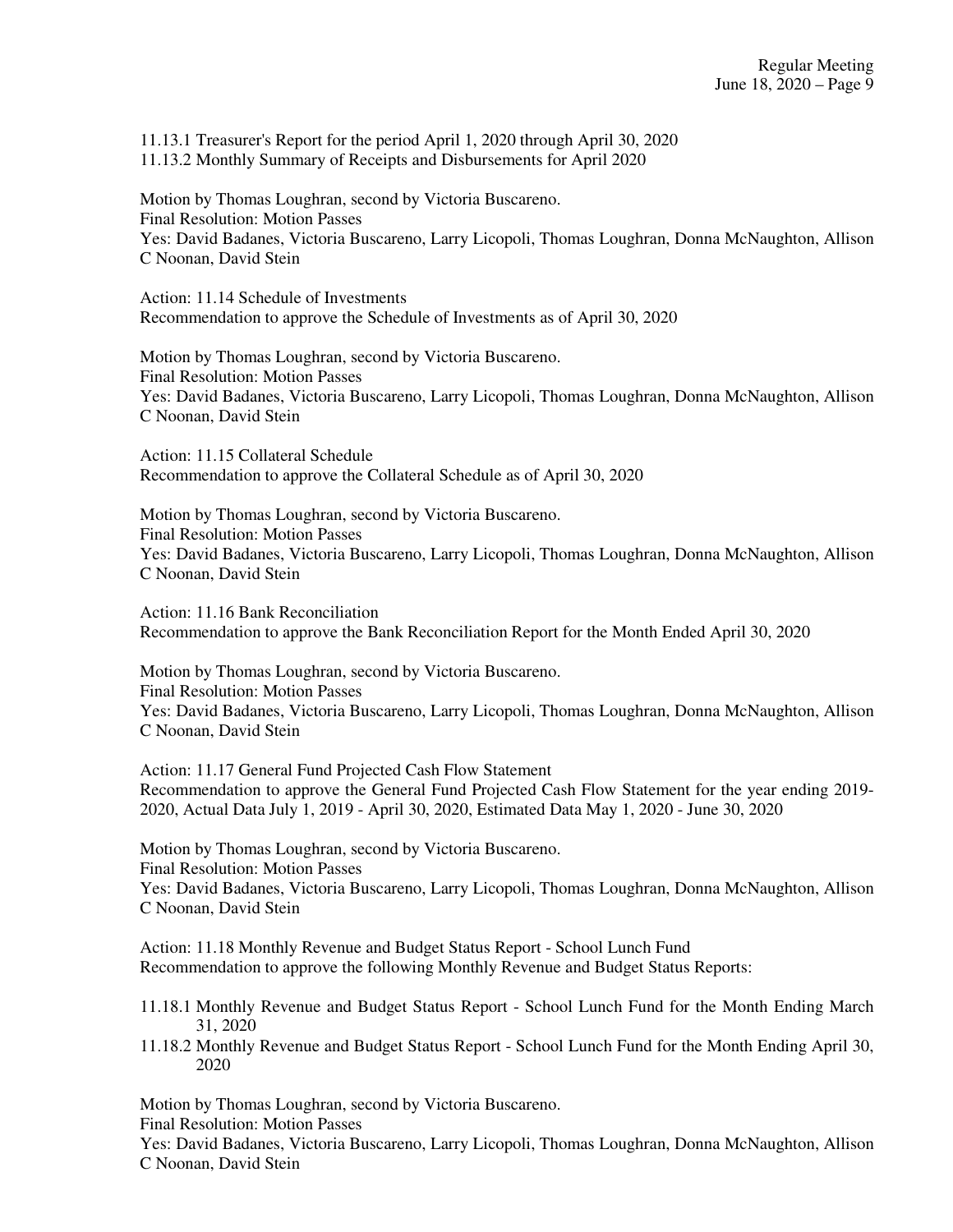Action: 11.19 Monthly Revenue and Budget Status Report - Special Aid Fund Recommendation to approve the following Monthly Revenue and Budget Status Reports:

- 11.19.1 Monthly Revenue and Budget Status Report Special Aid Fund for the Month Ending March 31, 2020
- 11.19.2 Monthly Revenue and Budget Status Report Special Aid Fund for the Month Ending April 30, 2020

Motion by Thomas Loughran, second by Victoria Buscareno.

Final Resolution: Motion Passes

Yes: David Badanes, Victoria Buscareno, Larry Licopoli, Thomas Loughran, Donna McNaughton, Allison C Noonan, David Stein

Action: 11.20 Monthly Revenue and Budget Status Report - General Fund Recommendation to approve the following Monthly Revenue and Budget Status Reports:

11.20.1 Monthly Revenue and Budget Status Report - General Fund for the Month Ending March 31, 2020 11.20.2 Monthly Revenue and Budget Status Report - General Fund for the Month ending April 30, 2020

Motion by Thomas Loughran, second by Victoria Buscareno. Final Resolution: Motion Passes Yes: David Badanes, Victoria Buscareno, Larry Licopoli, Thomas Loughran, Donna McNaughton, Allison C Noonan, David Stein

Action: 11.21 Monthly Revenue and Budget Status Report - Capital Fund Recommendation to approve the following Monthly Revenue and Budget Status Reports:

11.21.1 Monthly Revenue and Budget Status Report - Capital Fund for the Month Ending March 31, 2020 11.21.2 Monthly Revenue and Budget Status Report - Capital Fund for the Month Ending April 30, 2020

Motion by Thomas Loughran, second by Victoria Buscareno. Final Resolution: Motion Passes Yes: David Badanes, Victoria Buscareno, Larry Licopoli, Thomas Loughran, Donna McNaughton, Allison C Noonan, David Stein

Action: 11.22 School Lunch Profit and Loss Recommendation to approve the following School Lunch Profit and Loss Statements:

11.22.1 School Lunch Profit and Loss Statement for the Period September 1, 2019 through March 31, 2020

11.22.2 School Lunch Profit and Loss Statement for the Period September 1, 2019 through April 30, 2020

Motion by Thomas Loughran, second by Victoria Buscareno. Final Resolution: Motion Passes Yes: David Badanes, Victoria Buscareno, Larry Licopoli, Thomas Loughran, Donna McNaughton, Allison C Noonan, David Stein

Action: 11.23 Quarterly Trial Balance Reports Recommendation to approve the Quarterly Trial Balance Report for All District Funds for the period July 1, 2019 - March 31, 20

Motion by Thomas Loughran, second by Victoria Buscareno. Final Resolution: Motion Passes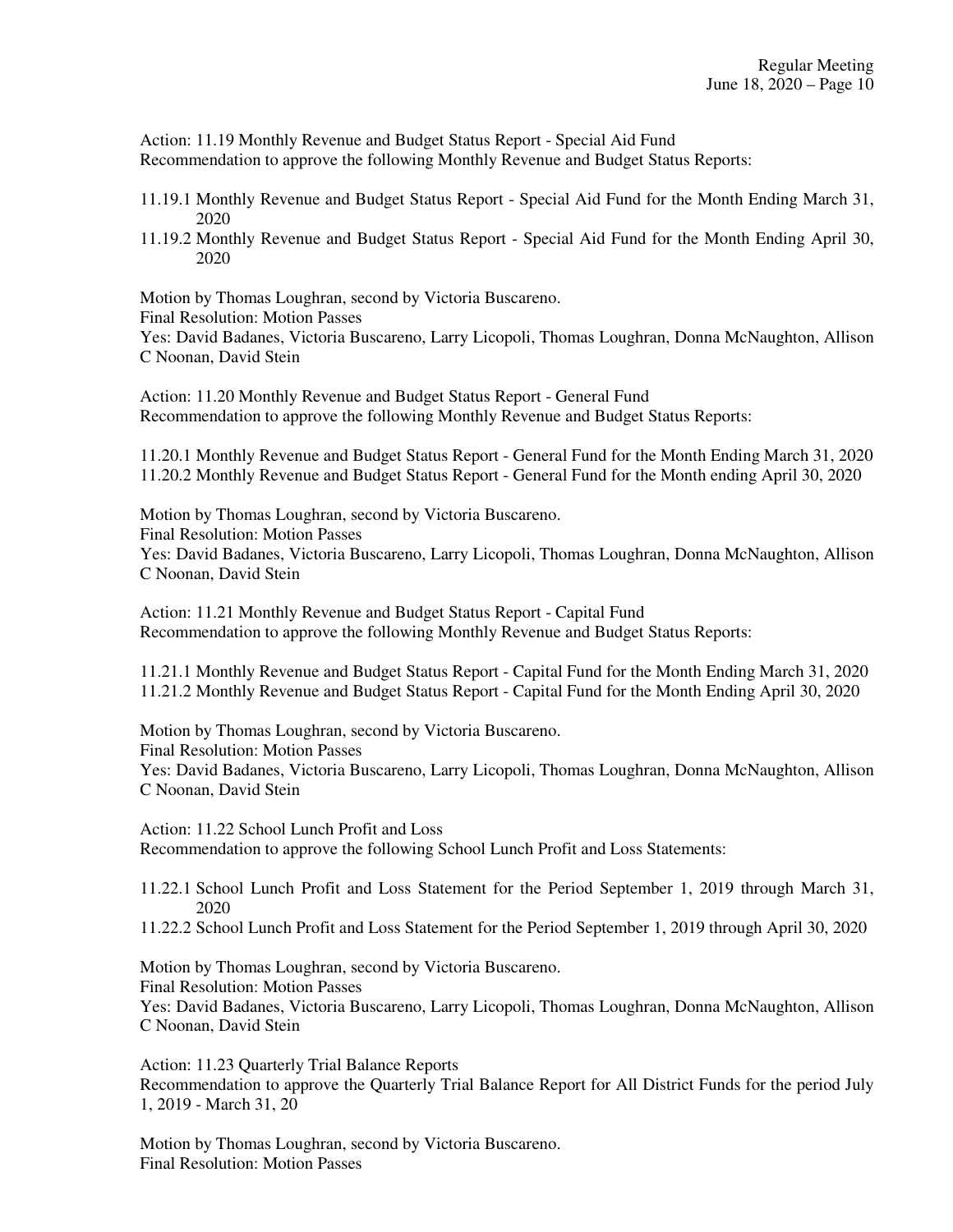Yes: David Badanes, Victoria Buscareno, Larry Licopoli, Thomas Loughran, Donna McNaughton, Allison C Noonan, David Stein

Action: 11.24 Transfer of General Fund Appropriations Recommendation to approve Transfer of General Fund Appropriations in the 2019-2020 fiscal year (\$270,562.57)

Motion by Thomas Loughran, second by Victoria Buscareno. Final Resolution: Motion Passes Yes: David Badanes, Victoria Buscareno, Larry Licopoli, Thomas Loughran, Donna McNaughton, Allison C Noonan, David Stein

Action: 11.25 Transfer of Capital Fund Appropriations Recommendation to approve Transfer of Capital Fund Appropriations in the 2019-2020 fiscal year (\$279,912.00)

Motion by Thomas Loughran, second by Victoria Buscareno. Final Resolution: Motion Passes Yes: David Badanes, Victoria Buscareno, Larry Licopoli, Thomas Loughran, Donna McNaughton, Allison C Noonan, David Stein

Action: 11.26 Resolution to Fund Workers' Compensation Reserve Recommendation to approve the following resolution:

 "BE IT RESOLVED, that the Board of Education approves the funding of the Workers' Compensation Reserve Fund by a transfer of unassigned fund balance in an amount not to exceed \$500,000."

Motion by Thomas Loughran, second by Victoria Buscareno. Final Resolution: Motion Passes Yes: David Badanes, Victoria Buscareno, Larry Licopoli, Thomas Loughran, Donna McNaughton, Allison C Noonan, David Stein

Action: 11.27 Resolution to Fund Capital Reserve Established in 2012 Recommendation to approve the following resolution:

 "BE IT RESOLVED, that in accordance with the September 19, 2012 Proposition No. 2 establishing a Capital Reserve Fund known as the "Capital Reserve II Fund", the Board of Education approves the funding of said reserve fund by a transfer of unassigned fund balance in an amount not to exceed \$1,500,000."

Motion by Thomas Loughran, second by Victoria Buscareno. Final Resolution: Motion Passes Yes: David Badanes, Victoria Buscareno, Larry Licopoli, Thomas Loughran, Donna McNaughton, Allison C Noonan, David Stein

Action: 11.28 Resolution to Fund Capital Reserve Established in 2018 Recommendation to approve the following resolution:

 "BE IT RESOLVED, that in accordance with the May 15, 2018 Proposition No. 3 establishing a Capital Reserve Fund known as the "Capital Reserve III Fund", the Board of Education approves the funding of said reserve fund by a transfer of unassigned fund balance in an amount not to exceed \$2,000,000."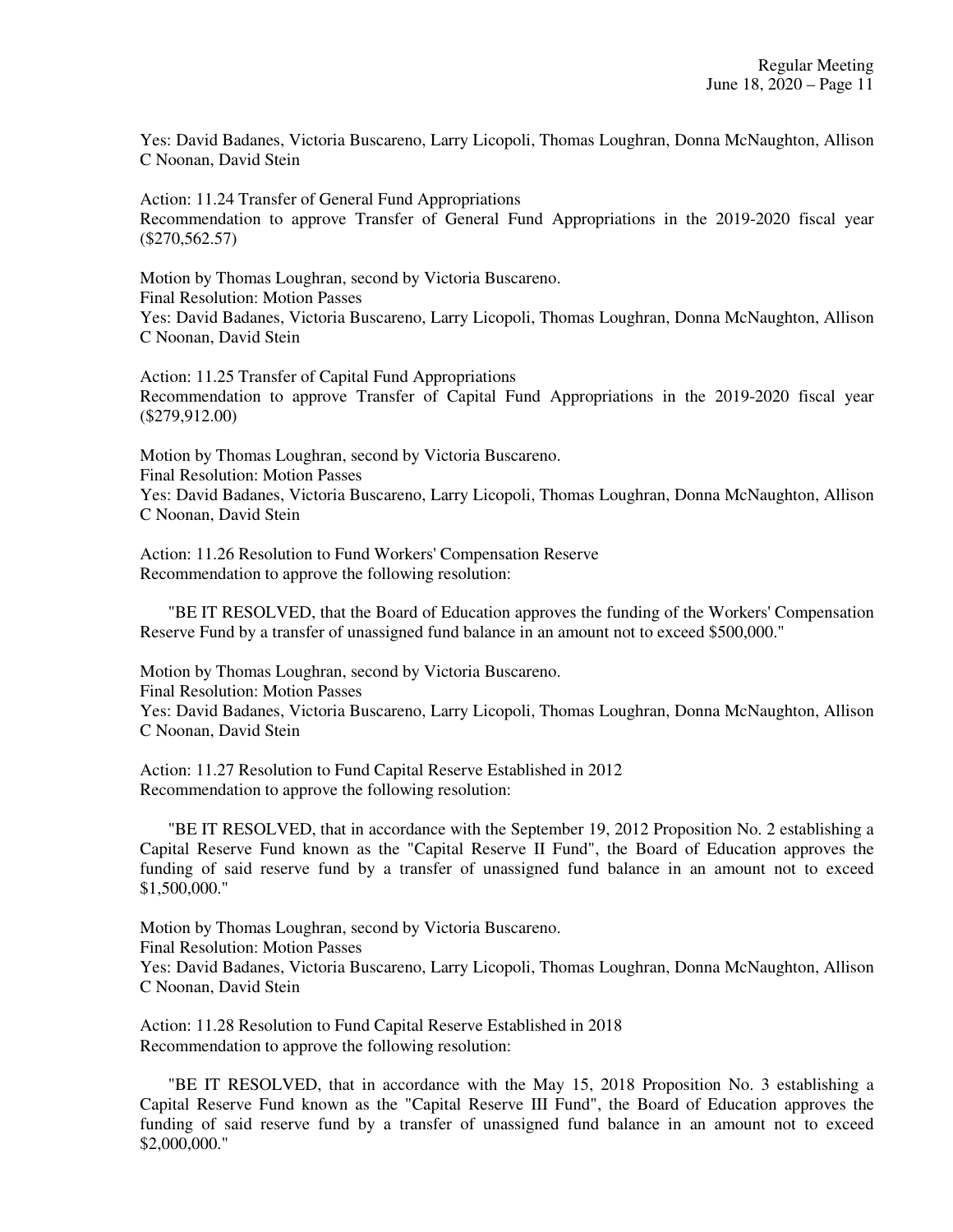Motion by Thomas Loughran, second by Victoria Buscareno. Final Resolution: Motion Passes Yes: David Badanes, Victoria Buscareno, Larry Licopoli, Thomas Loughran, Donna McNaughton, Allison C Noonan, David Stein

Action: 11.29 Resolution to Fund Retirement Contribution Reserve Fund Recommendation to approve the following resolution:

 "BE IT RESOLVED, that the Board of Education approves the funding of the Retirement Contribution Reserve Fund by a transfer of unassigned fund balance in an amount not to exceed \$1,500,000."

Motion by Thomas Loughran, second by Victoria Buscareno. Final Resolution: Motion Passes Yes: David Badanes, Victoria Buscareno, Larry Licopoli, Thomas Loughran, Donna McNaughton, Allison C Noonan, David Stein

Action: 11.30 Resolution to Fund Retirement Contribution Reserve Fund - TRS Sub Fund Recommendation to approve the following resolution:

 "BE IT RESOLVED, that the Board of Education approves the funding of the Retirement Contribution Reserve Fund - TRS Sub Fund, by a transfer of unassigned fund balance or permissible transfers from other reserves in an amount not to exceed \$1,400,047."

Motion by Thomas Loughran, second by Victoria Buscareno.

Final Resolution: Motion Passes

Yes: David Badanes, Victoria Buscareno, Larry Licopoli, Thomas Loughran, Donna McNaughton, Allison C Noonan, David Stein

Action: 11.31 Huntington Coach Settlement Agreement

Recommendation to approve a Settlement Agreement between the Northport-East Northport Union Free School District and Huntington Coach Corporation for student transportation for the 2019-2020 school year

Motion by Thomas Loughran, second by Victoria Buscareno. Final Resolution: Motion Passes Yes: David Badanes, Victoria Buscareno, Larry Licopoli, Thomas Loughran, Donna McNaughton, Allison C Noonan, David Stein

Action: 11.32 Transportation Contract Resolution Recommendation to approve the following resolution:

 "BE IT RESOLVED, that the Board of Education of the Northport East Northport Union Free School District hereby awards the Request for Proposal (RFP) for the transportation of pupils for the 2020/2021 school year as follows, subject to voter approval:

Contract #1a (Home-to-School Transportation for In/Out of District Transportation for Public/Private/Parochial/Special Needs (65-66 passenger bus) with District providing fuel): 3 year contract award to Huntington Coach in accordance with the proposal submitted by Huntington Coach attached hereto;

Contract #2A (Home-to-School Transportation for In/Out of District Transportation for Public/Private/Parochial/Special Needs (20-30 passenger air conditioned vehicles and under, including lifts & Matrons) with District providing fuel): 3 year contract award to Huntington Coach in accordance with the proposal submitted by Huntington Coach attached hereto;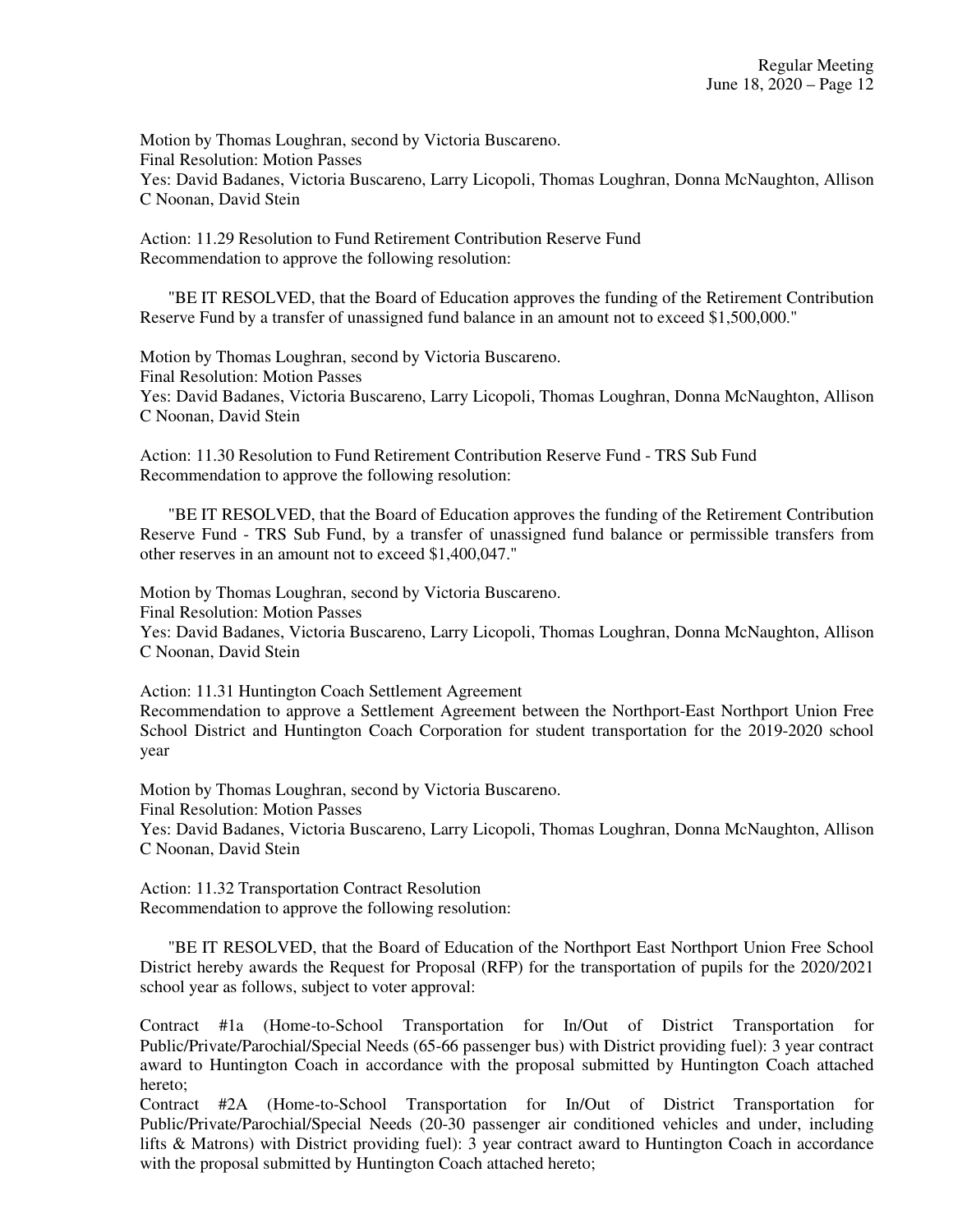Contract #3 (Athletic Trips): 3 year contract award to Huntington Coach in accordance with the proposal submitted by Huntington Coach attached hereto;

Contract #4: (Field Trips): 3 year contract award to Huntington Coach in accordance with the proposal submitted by Huntington Coach attached hereto; and

Contract #5: (Summer Home-to-School Transportation for In/Out of District Transportation for Public/Private/Parochial/Special Needs (20-30 passenger air conditioned vehicles and under including lifts & Matrons) with Contractor providing fuel): 3 year contract award to Huntington Coach in accordance with the proposal submitted by Huntington Coach attached hereto.

 BE IT FURTHER RESOLVED, that in the event the voters do not provide such approval, said contracts shall be awarded for a one year period in accordance with the proposals from Huntington Coach for Contract Suffolk Transportation, Inc. for Contract #1a (Home-to-School Transportation for In/Out of District Transportation for Public/Private/Parochial/Special Needs (65-66 passenger bus), Contract #2A (Home-to-School Transportation for In/Out of District Transportation for Public/Private/Parochial/Special Needs (20-30 passenger air conditioned vehicles and under, including lifts & Matrons) with District providing fuel)with District providing fuel)Contract #1a (Large Buses), Contract #2A (Vans), Contract #3 (Transportation for Athletics/Sports) and Contract #4 (Transportation for Field Trips), Contract #3 (Athletic Trips), Contract #4: (Field Trips), and Contract #5: (Summer Home-to-School Transportation for In/Out of District Transportation for Public/Private/Parochial/Special Needs (20-30 passenger air conditioned vehicles and under including lifts & Matrons) with Contractor providing fuel)."

Motion by Thomas Loughran, second by Victoria Buscareno.

Final Resolution: Motion Passes

Yes: David Badanes, Victoria Buscareno, Larry Licopoli, Thomas Loughran, Donna McNaughton, Allison C Noonan, David Stein

Action: 11.33 Henrietta Ackerly Scholarship Fund Donation Recommendation to approve the following resolution:

 "RESOLVED, that the Board of Education accepts a donation of \$8,500 from Steven Ingerman to the Henrietta Ackerly Memorial Scholarship Fund"

Motion by Thomas Loughran, second by Victoria Buscareno. Final Resolution: Motion Passes

Yes: David Badanes, Victoria Buscareno, Larry Licopoli, Thomas Loughran, Donna McNaughton, Allison C Noonan, David Stein

Action: 11.34 The Parkside Group, LLC

Recommendation to approve a Government Relations Agreement beginning July 1, 2020 through August 31, 2020 between the Northport-East Northport Union Free School District and The Parkside Group, LLC for strategic guidance and consulting services'" (BOE)

Motion by Thomas Loughran, second by Victoria Buscareno. Final Resolution: Motion Passes Yes: David Badanes, Victoria Buscareno, Larry Licopoli, Thomas Loughran, Donna McNaughton, Allison C Noonan, David Stein

# **12. SUPERINTENDENT'S REPORT - FOR INFORMATION ONLY**

Information: 12.01 UTN PDC